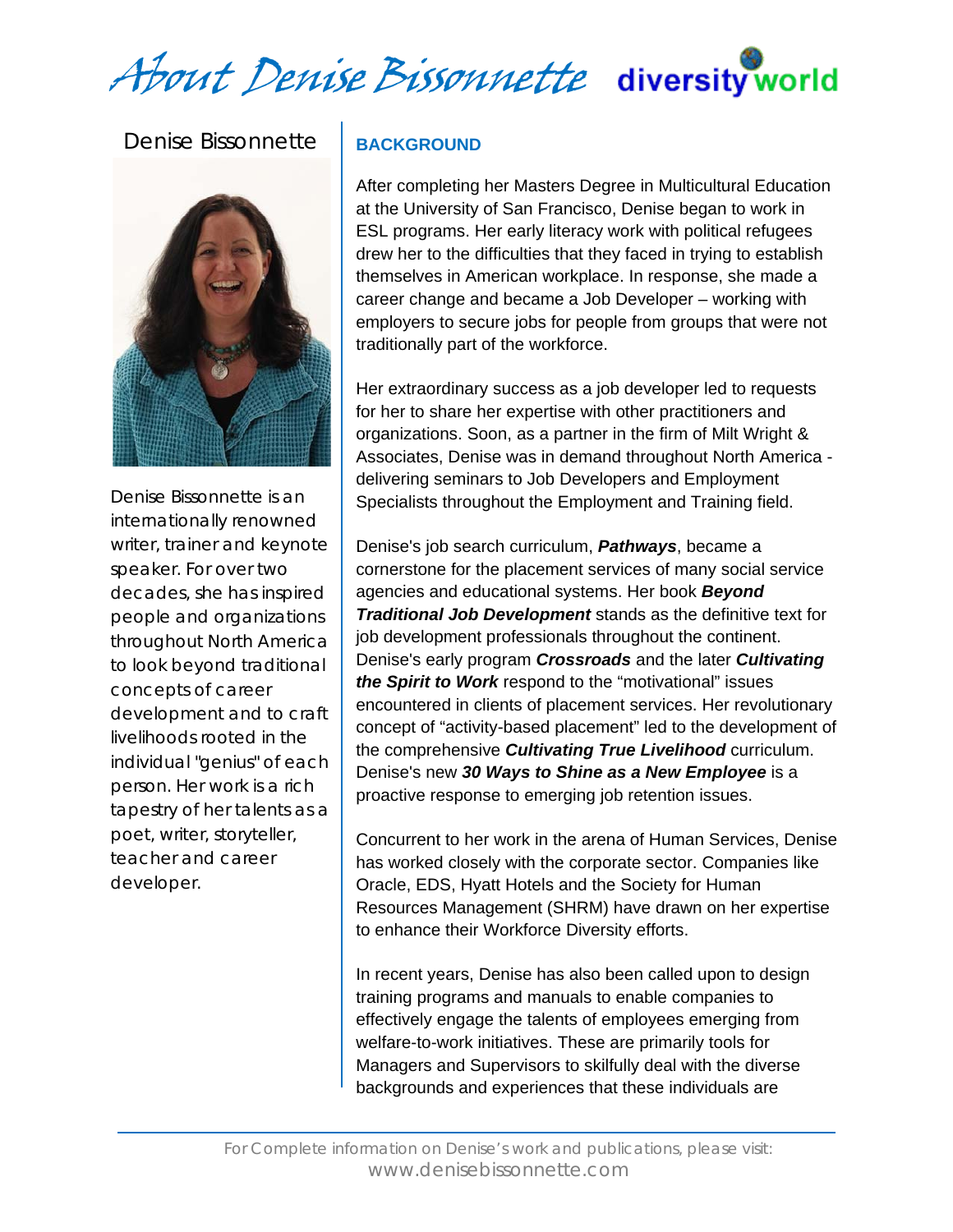About Denise Bissonnette

bringing to the workplace. *Developing the New Employee* (training curriculum) and *Helping the New Employee Succeed* (supervisor handbook) are exciting products that have emerged from this work.

Denise's work has always been underpinned by her sincere respect for the work done by attendees at her training sessions – from job developers through to corporate executives. She has not only given them the tools to more effectively open opportunities for the people that they serve; but she has affirmed the value of their own work. She has encouraged them to express their own gifts, passion and purpose to their work lives. Her newest book *The Wholehearted*  **Journey: Bringing Qualities of Soul to Life and Work**, is an engaging call to us all to use our work to find purpose, integrity and celebration in our lives.

#### **HUMAN SPIRIT**

Denise unapologetically frames her work with respect for the human spirit. She unabashedly asserts the worth of each human being - and the right that each of us has to a livelihood that draws on our best qualities, stirs our truest passions, and brings us joy.

In a world where the worth and value of individual workers seems lost in the quest for corporate profits and organizational efficiencies, Denise causes all of us to pause and to re-examine the "human" side of the equation – and how our individual actions can enhance or diminish the life experience of others and ourselves.

### **WORLD OF WORK**

Educators, parents, job developers, career counselors, human resources professionals, managers and supervisors… wherever "work" is a concern, Denise has a compelling and inspiring message to offer. At whatever stage in the journey of livelihood, her concepts, perspectives and strategies revitalize her audiences and equip them for new adventures.

#### **INCLUSION**

Denise is especially passionate about her work as it applies to individuals with "employment barriers" and for those who work on their behalf.

From people with disabilities to migrant workers, from women re-entering the workforce to dislocated workers, from individuals leaving public assistance to new immigrants… Denise's work is about the potential that lies within each of us, our own originality and unique gifts – and how to develop livelihoods that embrace and affirm them.